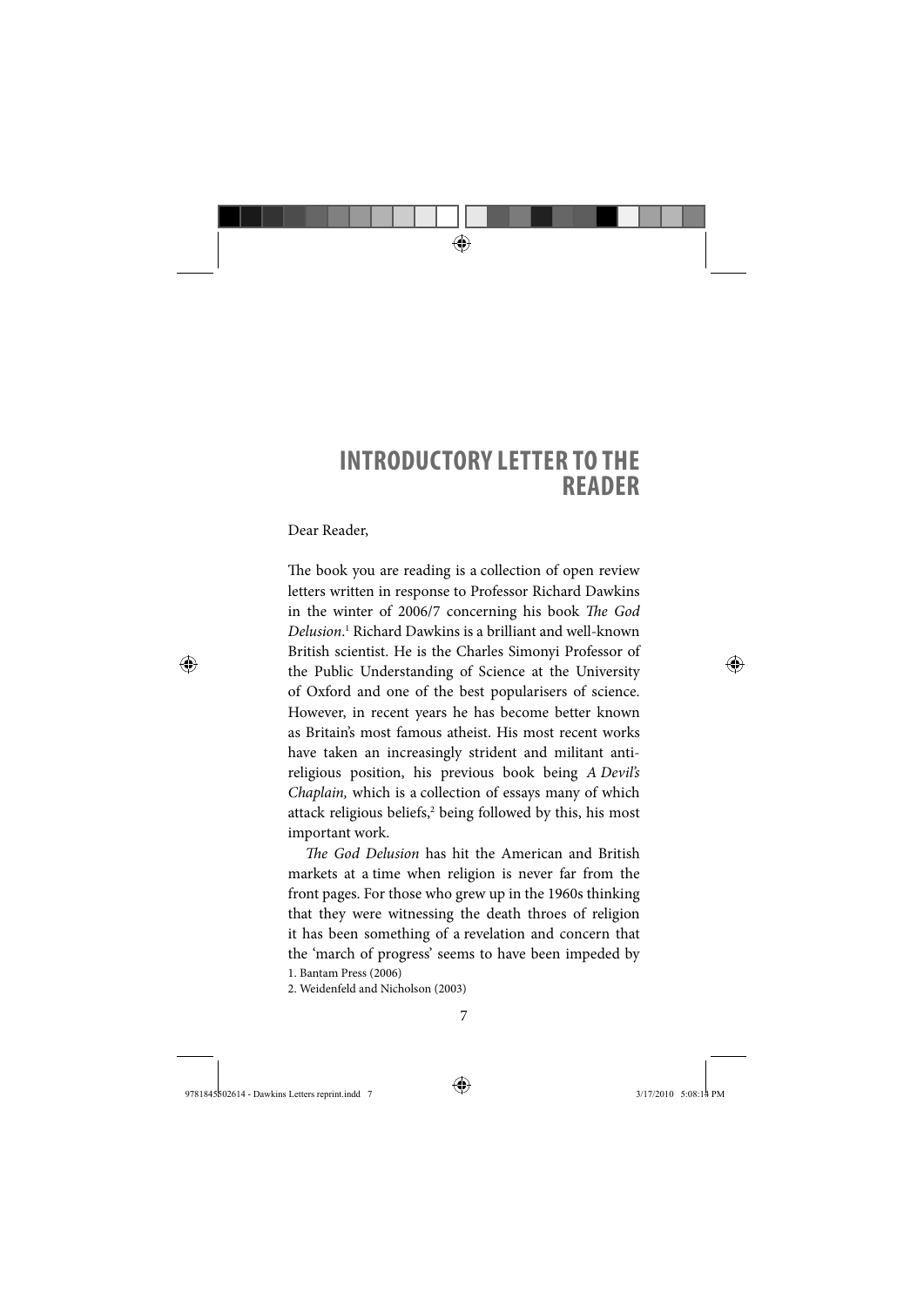

#### **THE DAWKINS LETTERS**

a resurgence of 'irrational' religion and superstition. There is considerable worry that 9/11 and the rise of Islamic fundamentalism is being matched by a rise in Christian fundamentalism. In Europe this is seen by many as being a significant motivating factor in the 'War on Terror'. In the US there appears to be the beginnings of a backlash against the perceived power of the Christian Right. It is into this climate of hostility, religious confusion and fear that Dawkins' clarion call to atheists to 'come out' and organise is addressed. It is a message that is being welcomed by many and is causing considerable interest. *The God Delusion* has been on the New York Times bestseller list for several months and is well on its way to becoming a million seller in Britain. This despite a significant number of hostile and negative reviews (by no means all of them from religious protagonists). It is a powerful, well-written book which despite its many weaknesses is having a considerable influence.

It is also generating a response. Alister McGrath and his wife, Joanna, have published *The Dawkins Delusion*?<sup>3</sup> in response. Many articles, newspaper columns and reviews have already been written. So why add to them with this small book? There have been a number of academic responses to the various accusations made by Dawkins and I am sure that there will be more. However, for many the damage will have been done and those who do not read academic books will still be left with the impressions and the myths. On the other hand there will be those who from a religious perspective, have a kind of knee jerk reaction and respond to Dawkins' vehemence in kind. Whilst this may appeal to those in their own 3. The Dawkins Delusion? SPCK (2007)

◈

8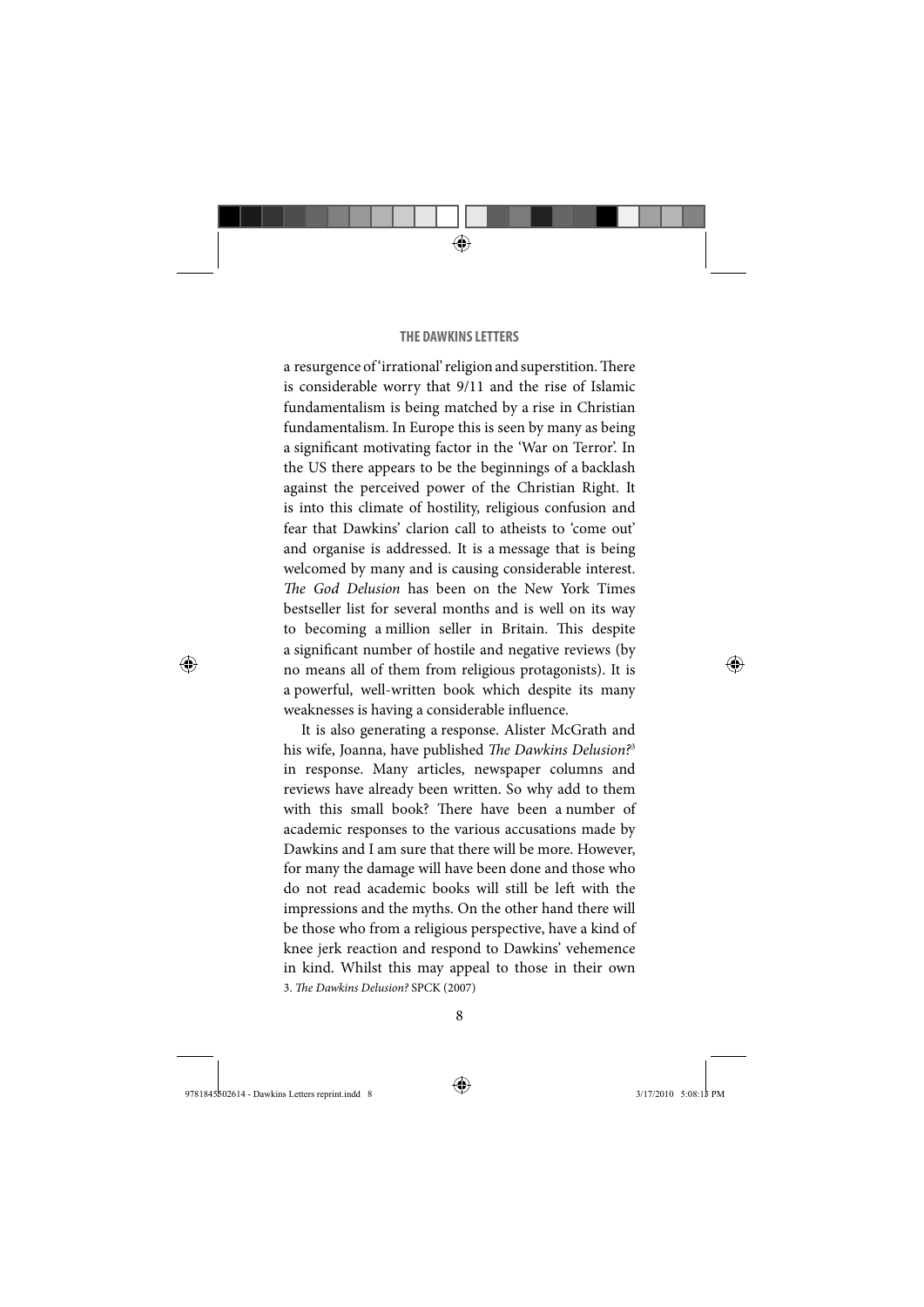

#### **INTRODUCTORY LETTER TO THE READER**

constituencies, it is unlikely to do anything other than reinforce the impression that religious people are deluded. And of course there will be many who think this should just be left alone and ignored. After all, is anything ever settled by argument? I suspect that you are not in the latter grouping, otherwise you would not be reading this book.

Given that there have been and will be many responses, why add to them with this collection of letters? I guess the answer is simply that many people will not have the time, inclination or money to read about every single subject that Dawkins addresses. My aim is to present one person's response to Dawkins and to do so from a wide and personal perspective. My aim is not to convert, nor to insult, nor even to defend. Rather it is to challenge some of the basic myths that Dawkins uses and encourages in his book, in order that you may think and consider these things for yourself. If you are interested in reading about or even discussing these immensely important subjects further, then at the end you will find a reading list and some suggestions.

A word about the style of these letters. Some will consider that they are too angry, others that they are not angry enough; some wonder whether humour is appropriate, others will ask, 'what humour?!' It will be helpful to remember that these are personal letters, not an academic discourse, nor an exercise in English grammar.

I am deeply grateful to those who have read and commented on the letters (the wounds of a friend are faithful!). In particular I would like to thank Dr Elias Medeiros, Bill Schweitzer, Dr Grant Macaskill, Dr Iain D.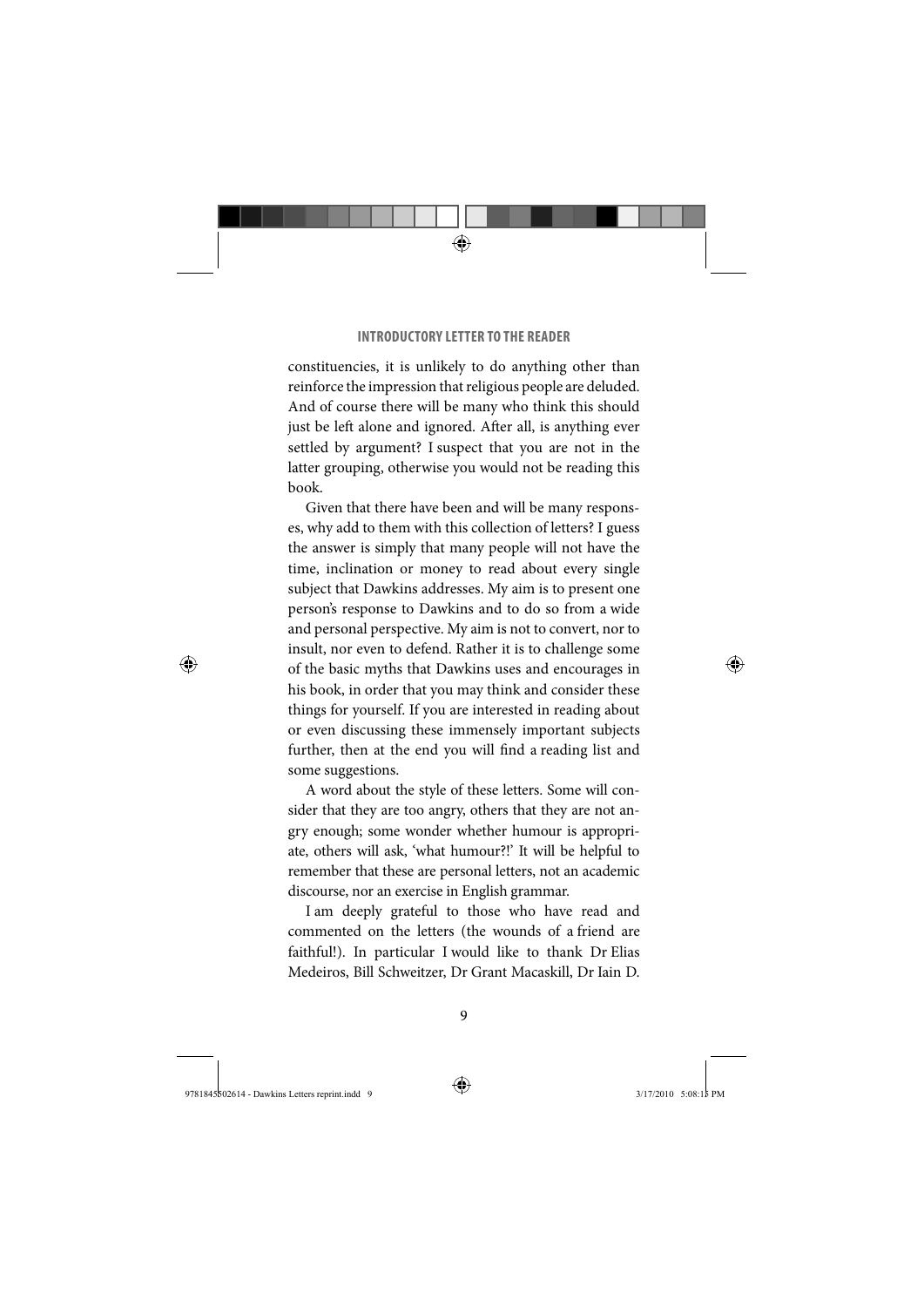

## **THE DAWKINS LETTERS**

Campbell, Gary Aston, Dr Deuan Jones, David Campbell, Dr Sam Logan, Will Traub, Dr Cees Dekker, Nigel Anderson, Dr Phil Ryken, Iver Martin, Alex Macdonald, Alastair Donald and Dr Ligon Duncan. Whether scientists, philosophers or theologians, British, American or European you have all provoked, encouraged and stimulated. I am especially grateful to my editor, Dr Bob Carling, whose patience and suggestions have been invaluable. The final responsibility for what is written, including any errors or misjudgements, is, of course, mine.

I am not a scientist, and I am not a well-known Oxford scholar with an international reputation. There are many people who will be able to go into detail and answer Dawkins' many accusations in greater depth than this book even attempts. Some of my own personal background comes across in the letters but perhaps at this stage it will be helpful for you to know that I am a 44-year-old minister in a Presbyterian Church in Scotland. Having been brought up on a farm in the Highlands of Scotland, I studied history at the University of Edinburgh and then theology at the Free Church College. I have been a minister for 20 years, 14 of them in the city of Dundee. I am a Christian minister with a deep interest in what Dawkins calls the cultural *zeitgeist* – the way our culture is going. I am a frequent visitor to the USA and Europe with a particular interest in bringing the Good News, the Gospel, to our post-Christian society. I believe that the Gospel is something that is relevant and vital for all people in all cultures at all times and it has been my privilege to see people from many different backgrounds come to know, love and have their lives changed by Jesus Christ.

◈

10